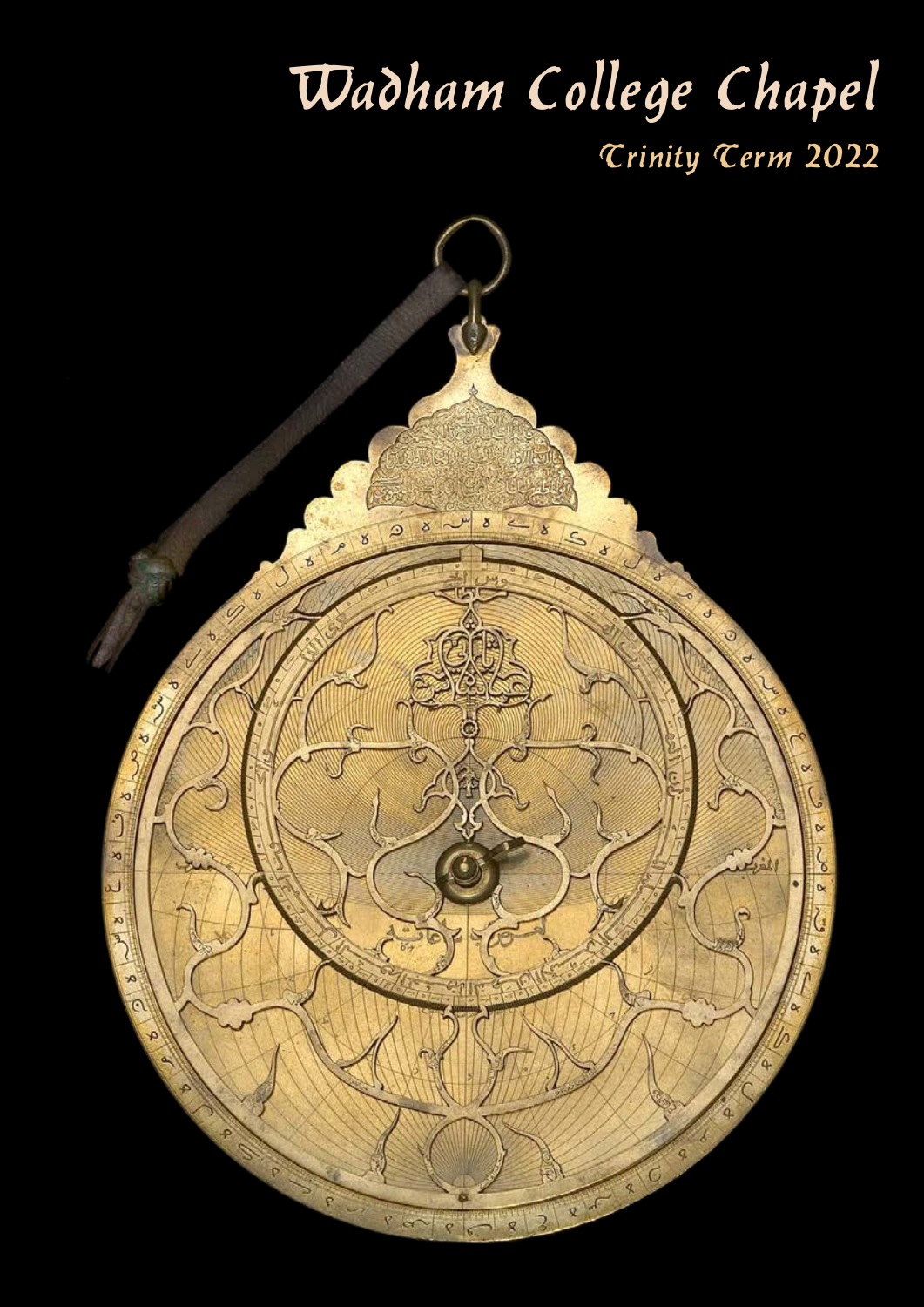# Sundays in Chapel 6 pm: Choral Evensong *Patterns*

Taking our cue from the Trinity, this term we consider how we make sense of the cosmos, our world, and ourselves by observing, describing, analysing, and manipulating patterns. Humans are pattern-making beings, finding security in order and sequence, beauty in shape and proportion, and consolation in symmetry and balance. Museums are perhaps the ultimate expression of our human urge to order and understand, and so we are very fortunate to welcome speakers this term from two of Oxford's astonishing collections: the University Museum of Natural History, and the History of Science Museum, as well as from within our own ranks at Wadham.

### 1st week 24 April *Trinity Term: Thinking in Threes*

*Omne trium perfectum*: on the Chapel's 409th birthday, **The Chaplain** completes this year's series of talks inspired by Oxford term names by examining the cognitive power of groups of three in human culture.

#### 2nd week 1 May *Patterns in Mathematics*

Wadham's own Wissam Ghantous is a DPhil candidate in Mathematics studying number theory, with research interests in algebraic number theory (elliptic curves, modular forms, L-functions) and postquantum isogeny-based cryptography.

### 3rd week 8 May *Patterns in Mineral Forms*

Dr Duncan Murdock manages the minerology, petrology, and some of the invertebrate palaeontology collections of the University Museum of Natural History. His research interests focus on using the fossil record to understand the early anatomy and evolution of animals; in particular, how decay and preservation bias our understanding of exceptionally preserved fossils.

### 4th week 15 May *Patterns in Fossils*

Dr Frankie Dunn is a research fellow at the Natural History Museum, also studying how the fossil record informs our views of the origin and early evolution of animals. Her current research concerns a group of organisms known as the Ediacaran Macrobiota, which appear in the fossil record ~570 million years ago and may represent some of the most ancient records of animal life.

### 5th week 22 May *Patterns and Math in the Arts of the Islamic World*

Dr Federica Gigante curates the Collection from the Islamic World at Oxford's History of Science Museum. Her research concerns the transmission of knowledge and the movement of ideas, people, and things – artefacts, manuscripts, scientific instruments, and natural specimens – between the Islamic world and Italy in the early modern period.

### 6th week 29 May *Patterns in the Night Sky*

Dr Silke Ackermann directs the History of Science Museum. Her research interests include the transfer of knowledge between the Islamic World and Europe, medieval and early modern scientific instruments in cultural and social context, and the history of astrology and calendars in Europe and the Islamic World.

### 7th week  $\ast$  5 June *Thinking in Tongues (Patterns and the Neurodivergent Mind)*

On the Christian feast of Pentecost, famed for a miracle that enabled people of diverse nations to understand the Disciples speaking as if in their own language, Chapel Warden and alumna Josie Ediss (Modern Languages, 2016) considers patterns that underlie some neurodivergent thought processes.

### 8th week 12 June *Patterns in Life (Leavers' Service)*

As we bid farewell to our Leavers on the Christian feast of the Trinity, The Chaplain reflects on the cycles and seasons of our progression through life.

 *On starred evenings, Evensong is followed by dinner in Hall for all who have signed up beforehand.*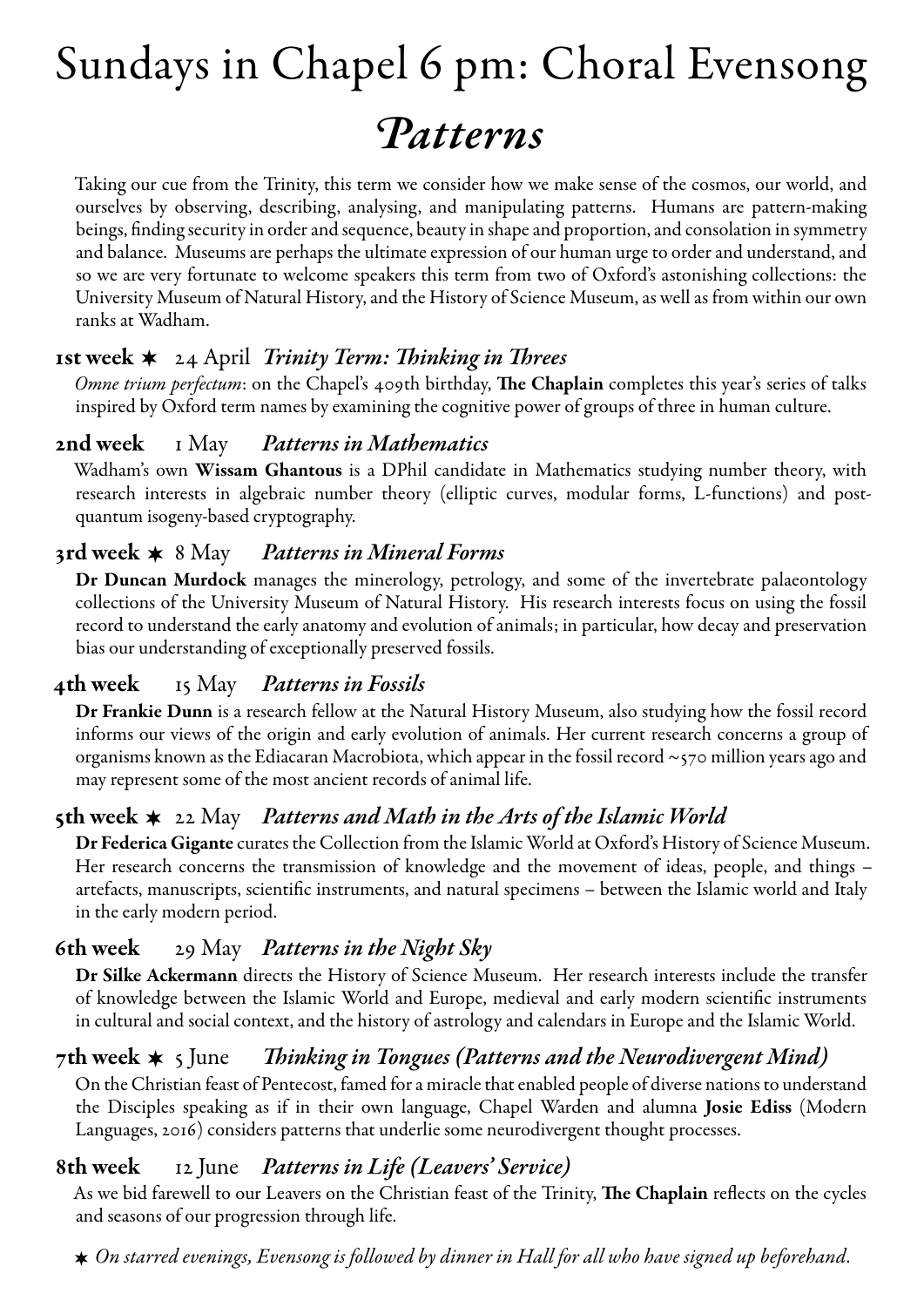## Midweek Services and Events

**Roman Catholic Evening Mass in Eastertide** – Wednesday 2nd Week (4 May), 6 pm: all welcome A small, quiet gathering by candlelight for Holy Communion, led by one of the University's Catholic chaplains.

**The Staff Service (Mindfulness Half-Hour)** – Wednesday 3rd week (11 May), 10.30 am For Wadham staff members: a pause for reflection and refreshment, half-way through term, followed as ever by drinks and biscuits.

The Visitation feast: a walk on the wild side + tea + Evensong - Tuesday 6th Week (31 May) A feminist stational liturgy around Oxford in celebration of the Feast of the Visitation of Mary and Elizabeth, to end at Wadham for tea and a short Evensong in Chapel; watch Chapel Mailings for details.

Pride Prayers - Saturday 6th Week (4 June), 10.30-11 am, University Church (High Street)

A simple service of readings, music and prayers in celebration of LGBTQ+ freedom, love and identity before gathering in Radcliffe Square for the Oxford Pride.

## Weekly and Termly Events for students

### Tuesdays & Thursdays, 1.10-1.40 pm – Tree Appreciation after Lunch

Join Jane and Maggie Mae after lunch in the gardens, as we appreciate deciduous trees in Spring, with different trees featured each time; rain or shine.

Qigong in the Garden – *watch the first Chapel mailing for a consultation about times and days* Join Jane and Maggie Mae in the garden for Qigong—an ancient Chinese mindfulness & movement practice. No prior experience necessary. Rain venue: the Ante-Chapel.

# Odd Friday Teas

### Friday 1st week (29 April) – Wadham Chapel 409th Birthday Tea, 3.30–4.30 pm.

Start the term with tea and cake in the Ante-Chapel to celebrate the consecration of Wadham Chapel on 29 April 1613; all students and staff welcome.

### Friday 3rd week (13 May) – History of Science Museum

tea 3-3.45 pm at the Weston Library museum 4-5 pm.

### Friday 5th week (27 May) – University Museum of Natural History

museum, 3-4 pm tea outside at the Horsebox Café or indoor café, 4-5 pm, depending on weather.